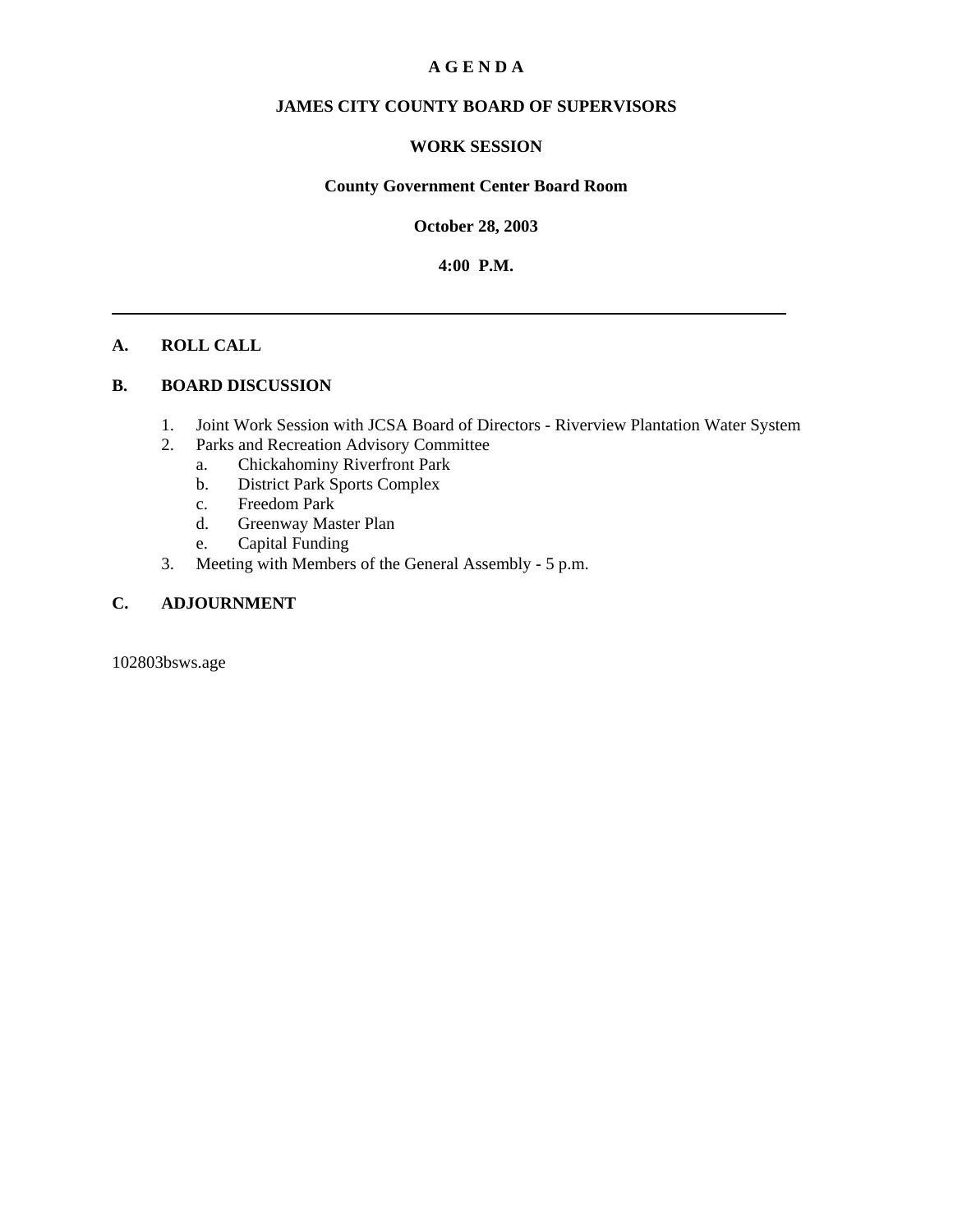#### **M E M O R A N D U M**

DATE: October 28, 2003

TO: The Board of Directors

FROM: Larry M. Foster, General Manager, James City Service Authority

SUBJECT: Work Session - Riverview Plantation Water System

l

On October 14, 2003, the Board was apprized of the water supply issue in the Riverview Plantation neighborhood. As a quick review, the privately-owned Riverview Plantation Water System with 79 customers has experienced problems for years. In September, the Virginia Department of Health issued two "boil water" notices, the last of which continues to be in place.

The Riverview Plantation Home Owners Association (HOA) has asked the James City Service Authority (JCSA) to acquire and operate the water system. An HOA neighborhood survey indicated that 100 percent of the residents desire JCSA to take over the water system, and 85 percent indicated a willingness to pay \$5,000 toward the estimated \$1.2 million costs of the upgrades of the water system. The HOA has also agreed to purchase the water system from the owner, Tidewater Water Supply Company, and give the system to the JCSA.

At the October 14, 2003, meeting, the Board by consensus agreed:

- 1. To continue working with the Riverview Plantation neighborhood to acquire the water system; and
- 2. A \$5,000 per customer contribution was acceptable.

Three questions remain as follows:

- Impact on JCSA budget?
- Water Supply Alternatives?
- Method of payment for residents?

#### **Impact on JCSA Budget:**

The project can be divided into two phases. The first and most critical is providing a new water supply at an estimated cost of between \$550,000 and \$750,000. The second phase, replacing the Water Distribution System at an estimated cost of \$600,000, will/can be delayed for 7-8 years.

If the total costs are \$1.2 million, the following is an outline of a proposed budget for the project:

Revenues:

| \$400,000   | Customer Contribution $(80 \times $5,000)$ |
|-------------|--------------------------------------------|
| 800,000     | <b>JCSA</b> Capital Improvement Program    |
| \$1,200,000 | Total                                      |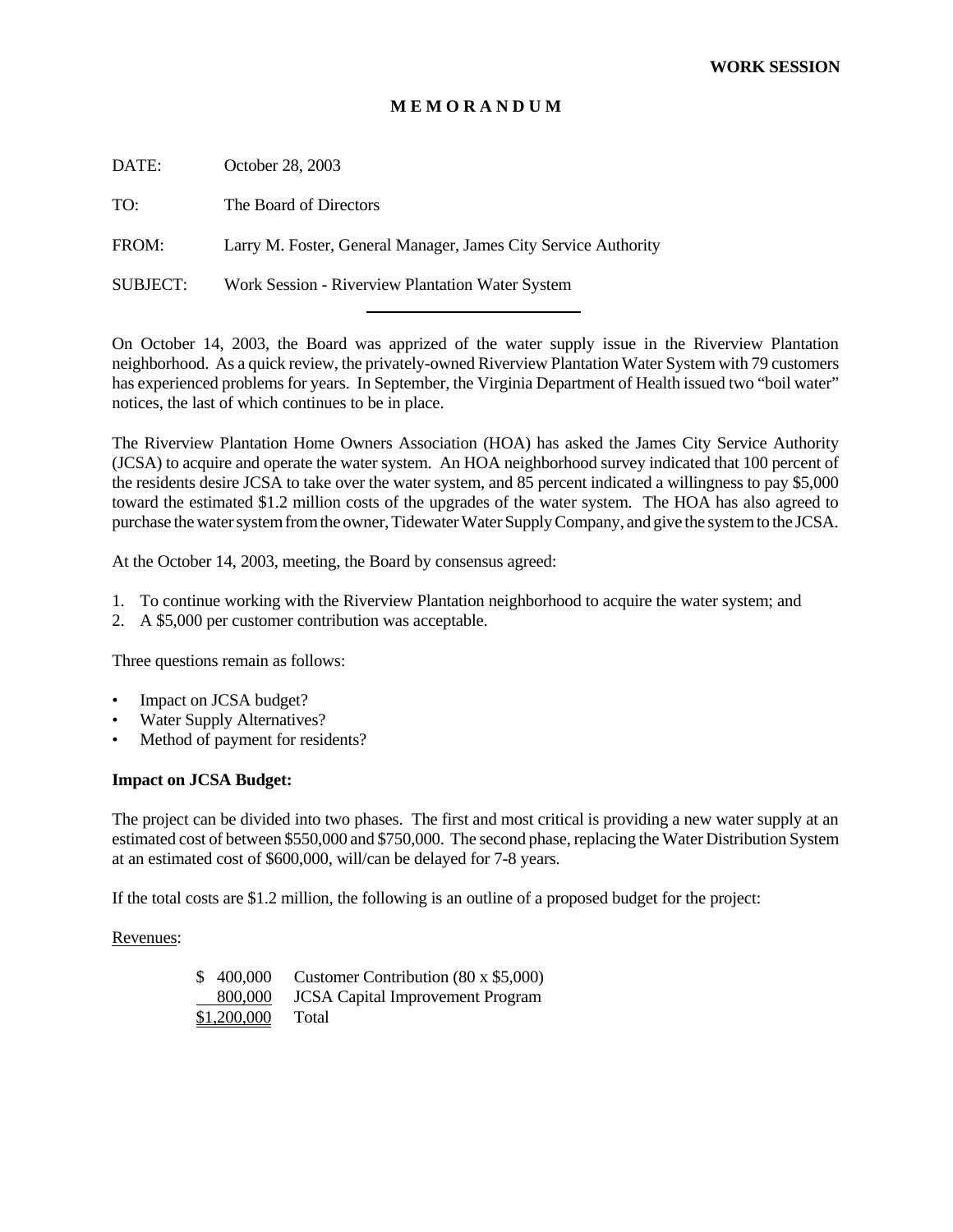Work Session - Riverview Plantation Water System October 28, 2003 Page 2

#### Expenditures:

| Capital Improvement Program                        |                     |      |           |      |      |                               |                     |      |  |  |
|----------------------------------------------------|---------------------|------|-----------|------|------|-------------------------------|---------------------|------|--|--|
| Year                                               | 2005                | 2006 | 2007      | 2008 | 2009 | 2010                          | 2011                | 2012 |  |  |
| Water Supply Project<br><b>Distribution System</b> | \$300,000 \$300,000 |      | \$100,000 |      |      | \$100,000 \$100,000 \$100,000 | \$100,000 \$100,000 |      |  |  |

#### **Water Supply Alternatives:**

The existing well facility is antiquated, does not have adequate water production capacity, the hydro-tank is not pressure rated and the facility also does not have a backup power supply. A new water source is necessary to meet the needs of the community. There are two water source alternatives:

- New well facility
- Waterline extension from Wexford Hills
- 1. New Well Facility:

A primary challenge with a new well facility in the Riverview Plantation neighborhood is water quality. For an unknown reason the Chickahominy-Piney Point Aquifer, the traditional potable water aquifer, is small and unproductive in the area. Therefore, the Potomac Aquifer, which will require treatment, is the only on-site water source. The treatment alternative will likely be Reverse Osmosis (RO) - making the well facility more costly to build and operate. An estimate of \$750,000 to build an RO facility was offered by local engineers who have recently designed a similar facility. The annual estimated costs to operate the facility are \$35,000 while revenues at current rates are expected to be approximately \$16,000.

This project will take between 2-3 years to permit and build. Since the treatment process requires a discharge of the treatment process by-product, a discharge permit will be necessary along with the Groundwater Withdrawal Permit. While there are no anticipated problems in obtaining the permit both the withdrawal and discharge will take a significant amount of time, effort, and expense.

#### 2. Waterline Extension from Wexford Hills:

The Wexford Hills well facility, located approximately 8,000 feet from Riverview Plantation, has adequate water production capacity. Additional pumping capacity will have to be added to the facility to accommodate the water demand for the Riverview neighborhood. A waterline can be constructed between the two neighborhoods. The waterline will cost between \$100,000 to \$200,000 less to construct than the above-described well facility. In addition, the costs to operate and maintain the waterline once constructed will be negligible. Unfortunately; the waterline, if constructed, will be located outside the Primary Service Area (PSA) and could create growth related challenges.

If this alternative is selected it will take between 12 and 18 months to permit and construct and will require a modification the Wexford Hills Groundwater Withdrawal Permit. A discharge permit will not be necessary. The County has allowed waterlines to be constructed outside the PSA in the past (Route 5 and Jolly Pond Road). These waterlines required a special use permit (SUP). The SUP included a condition that allowed only one water connection per parcel located adjacent to the waterline that existed on the date the SUP was approved. There are only 10 parcels along Riverview Road between the Wexford and Riverview neighborhoods. In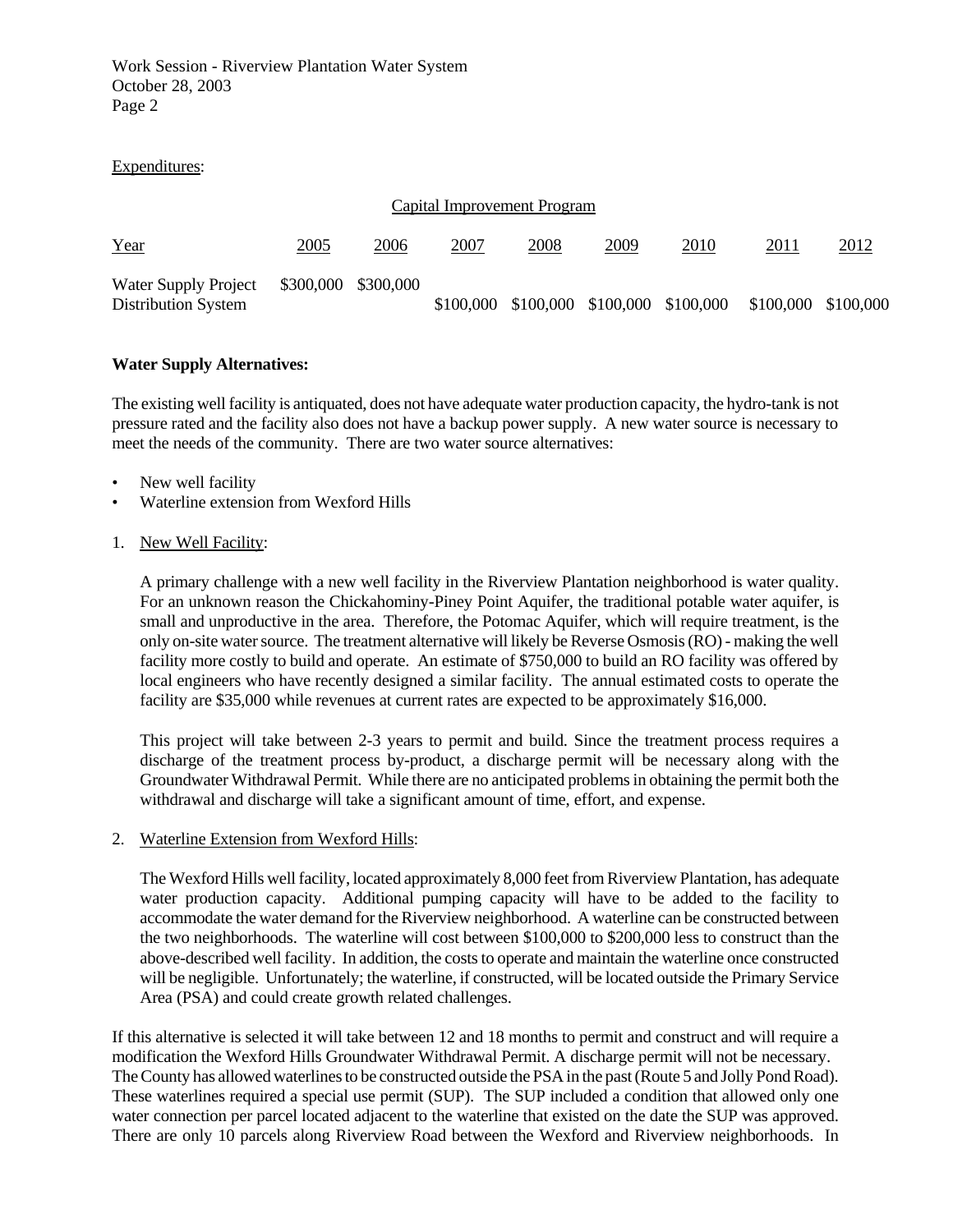Work Session - Riverview Plantation Water System October 28, 2003 Page 3

addition, there are 10 parcels within Riverview Plantation that will be fronted by the waterline that currently obtains their water from private wells. If the waterline is constructed, these homes may someday desire to connect to the water system. Using past practice only 20 connections would be allowed to the waterline.

Staff continues to discuss which alternative is appropriate for this situation.

#### **Method of Payment for Residents:**

The County Attorney's Office continues to research the most effective manner of collecting the payment of the \$5,000 contribution from the residents. While the service district approach initially seemed the most feasible, the type of tax (ad valorem premised on the value of the property) envisioned in this chapter is not logical for what is really an assessment or fee for connection to the system.

While research is not complete at this point, in all likelihood, the Attorney will be recommending the establishment of a sanitary district under Section 21-112.22 et seq., of the Virginia Code as the vehicle to enable the collection of the \$5,000 fee. The benefit of this chapter is, it also permits a mandatory connection to the system.

#### **Recommendation**

Because of the complexities, such as public hearings and requisite public notices, of establishing the a Sanitary District, staff recommends that the Board approve the attached resolution offering assurances to the residents of Riverview that the JCSA will continue its efforts to assume ownership of the water system.

Larry M. Foster

\_\_\_\_\_\_\_\_\_\_\_\_\_\_\_\_\_\_\_\_\_\_\_\_\_\_\_\_\_\_\_\_\_\_\_\_\_

LMF/gs riverviewws.mem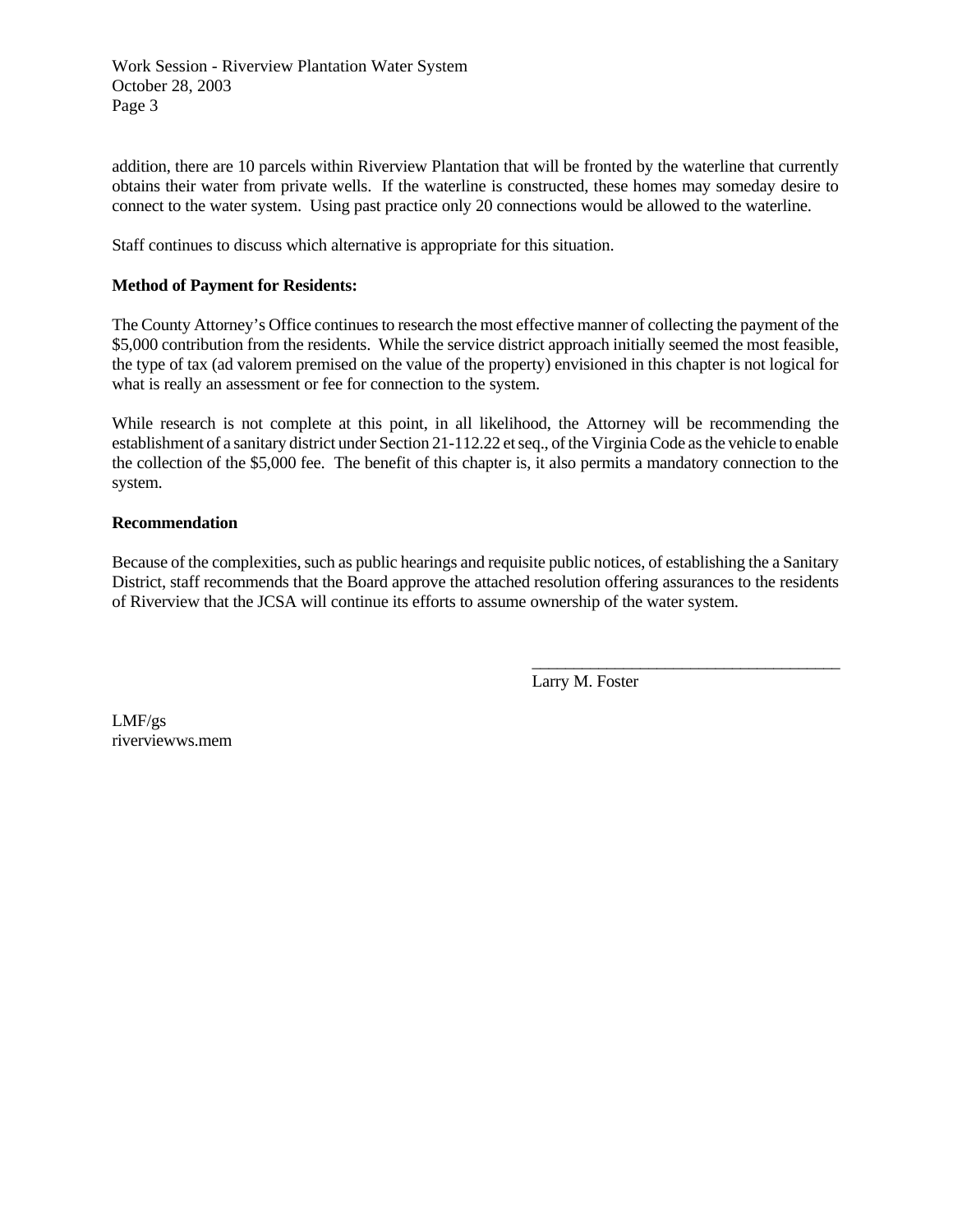# **R E S O L U T I O N**

#### RIVERVIEW PLANTATION WATER SYSTEM

- WHEREAS, the privately owned Riverview Plantation Water System (system) has been marginally operated for a number of years and in recent weeks has been issued two "Boil Water" notices by the Virginia Department of Health as the result of the identification of E-Coli-Fecal Coliform in the water; and
- WHEREAS, the James City Service Authority (JCSA) staff has worked with the residents of the Riverview Plantation toward improvements to the operation and maintenance of the Riverview Water System; and
- WHEREAS, the JCSA has estimated a cost of approximately \$1.2 million to upgrade the Riverview Water System to modern standards; and
- WHEREAS, the residents of Riverview have agreed to acquire and convey at no costs the water system infrastructure to the JCSA and a majority of the residents have agreed to contribute \$5,000 per home served by the water system to offset the costs of improving the water system; and
- WHEREAS, the Board of Directors (Board ) of the JCSA at a meeting held October 14, 2003, agreed by consensus to accept and assume responsibility for the water system and establish a fee of \$5,000 per connection for all homeowners served by the water system.
- NOW, THEREFORE, BE IT RESOLVED by the Board of Directors of the James City Service Authority, James City County, Virginia, hereby indicate their interest to accept the system at no cost, to make improvements to the system, to establish a connection fee of \$5,000, said fee to be paid in no more than five years from the date to be established.

Michael J. Brown Chairman, Board of Directors

\_\_\_\_\_\_\_\_\_\_\_\_\_\_\_\_\_\_\_\_\_\_\_\_\_\_\_\_\_\_\_\_\_\_\_\_

ATTEST:

Sanford B. Wanner Secretary to the Board

\_\_\_\_\_\_\_\_\_\_\_\_\_\_\_\_\_\_\_\_\_\_\_\_\_\_\_\_\_\_\_\_

Adopted by the Board of Directors of the James City Service Authority, James City County, Virginia, this 28th day of October, 2003.

riverviewwws.res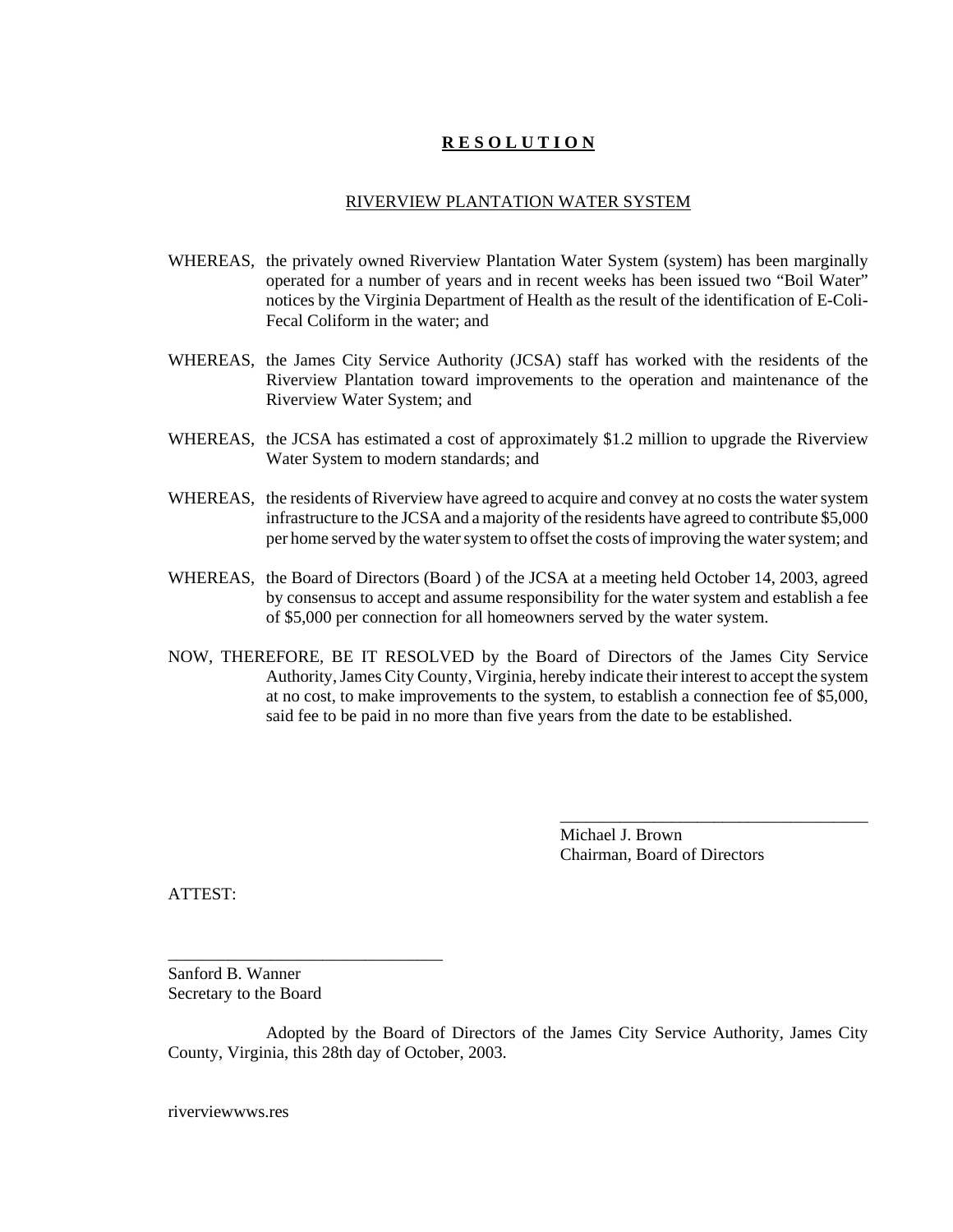

1 inch equals 1,300 feet

Copyright James City County GIS Office<br>This map (C'Gile Oally B.S. X, 11 mxd)<br>http://papel.ov.html on 1978/7003 at 8:17 76.6M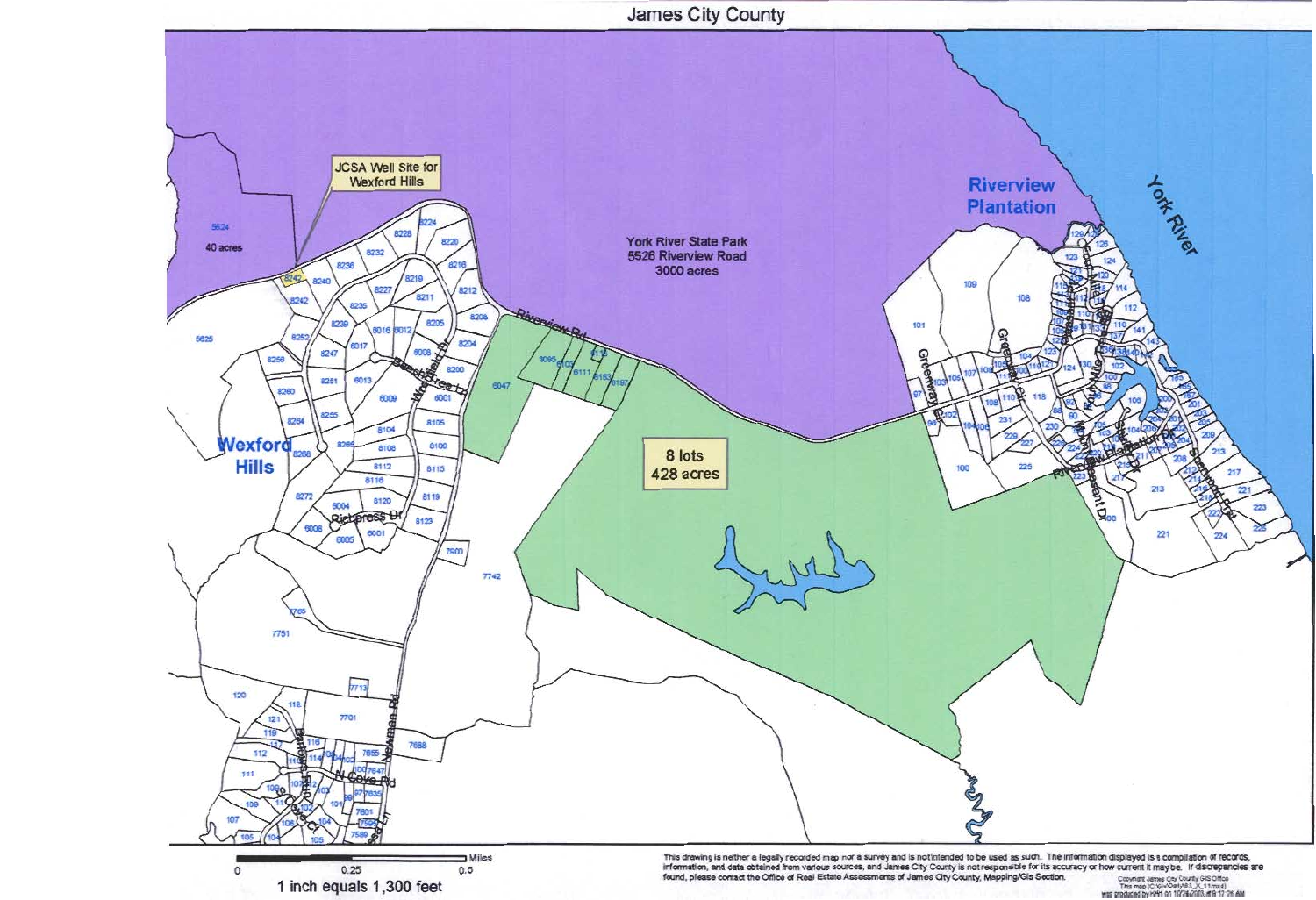#### **M E M O R A N D U M**

DATE: October 28, 2003

TO: The Board of Supervisors

FROM: Needham S. Cheely, III, Director of Parks and Recreation

l

SUBJECT: Work Session Discussion Items

The Parks and Recreation Advisory Commission would like to update the Board on the following:

- Chickahominy Riverfront Park
- District Park Sports Complex
- $\bullet$  Freedom Park
- Greenway Master Plan
- Capital Funding

Attached are brief summaries on the above.

Please let me know if there are any other specific topics you would like to discuss at the work session.

Needham S. Cheely, III

\_\_\_\_\_\_\_\_\_\_\_\_\_\_\_\_\_\_\_\_\_\_\_\_\_\_\_\_\_\_\_\_\_

NSC/adw 1028wrkses.mem

Attachment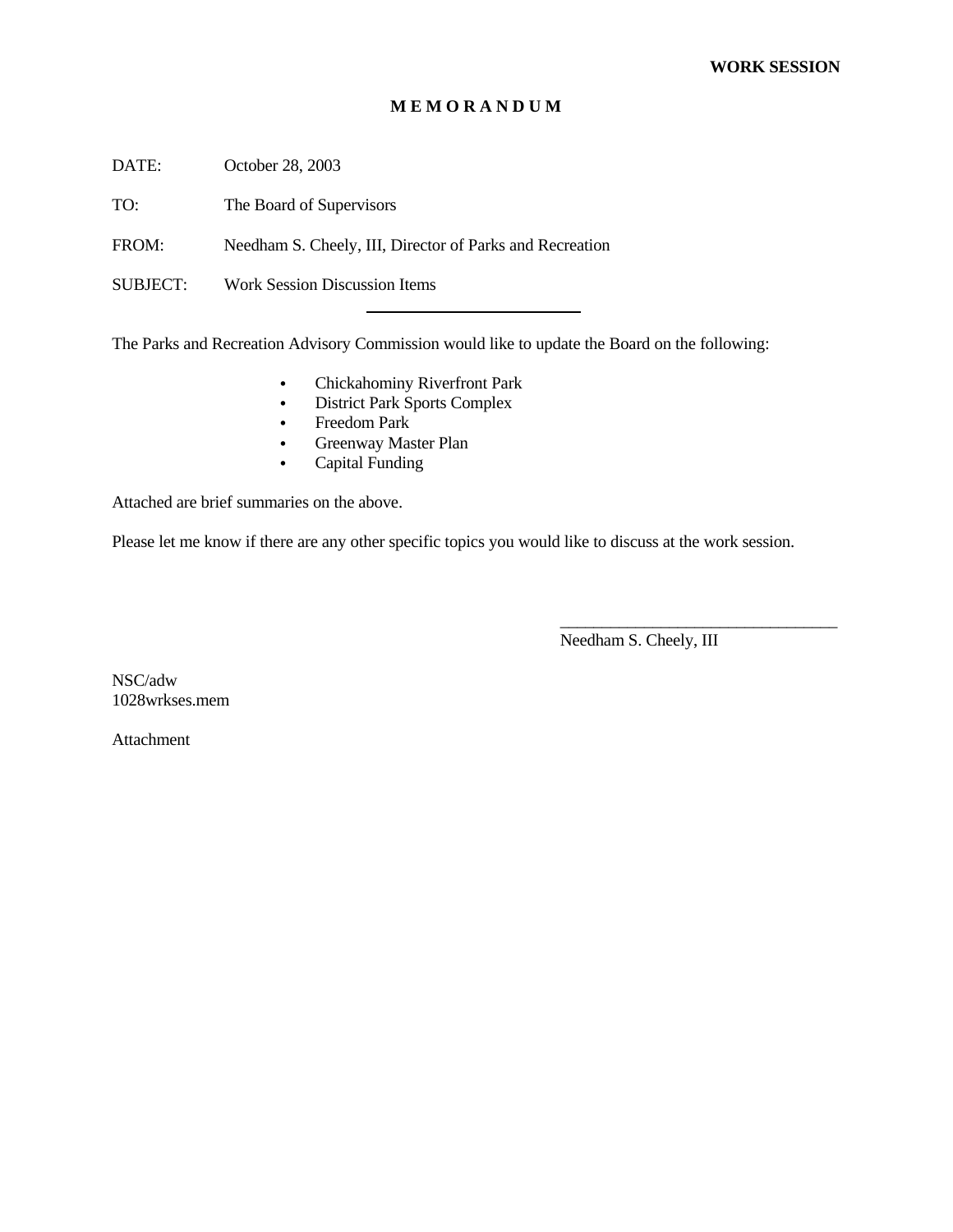# **Chickahominy Riverfront Park**

This 140-acre park purchased in December 1991 is located on the Chickahominy River and Gordon's Creek off Route 5. The purchase of a riverfront park had long been identified in the County's Comprehensive Plan. The character of the park exhibits many regional park attributes. The site is primarily rural in nature and consists of water-based recreation and camping along the shoreline, a very large central open area, and a large wooded area to the east. Potential exists to create an excellent family-oriented, multirecreational facility.

Improvements to the park since the facility began operation in February 2002 include: the removal or transfer of RV's visible from Route 5 to the rear of the property, renovation of utilities in some camping areas, renovation of two swimming pools, and removal of debris. In addition, a grant was recently awarded to make improvements to the boat ramp.

Hurricane Isabel caused significant damage to the park office/concession building requiring closure and the building should be replaced within the next two years.

The Parks and Recreation Comprehensive Master Plan identified several revenue producing programs consistent with a waterfront park and a regional park. They include: a marina, golf course, restaurant/ballroom, concessions operations, lodging and conference center. In addition, the P&R Master Plan recommends a passive nature park at Chickahominy, Yarmouth, or Gordon Islands. This site is adjacent to Gordon Creek and Gordon Island, sites that are also identified in the Lower James River study.

### **Existing Facilities**

2 Outdoor swimming pools & bath house Park office/concessions building Maintenance building Camping check-in station Small driving range Picnic Shelter 200 campsites

# **Potential Development Options**

Marina Restaurant Central operations, office (replacement) 4 Volleyball courts 2 Tennis courts 2 Basketball courts Picnic areas Parking Hub for Capital to Capital Bikeway Par 3 golf course Rental cabins Passive nature center Public beach Bank fishing, piers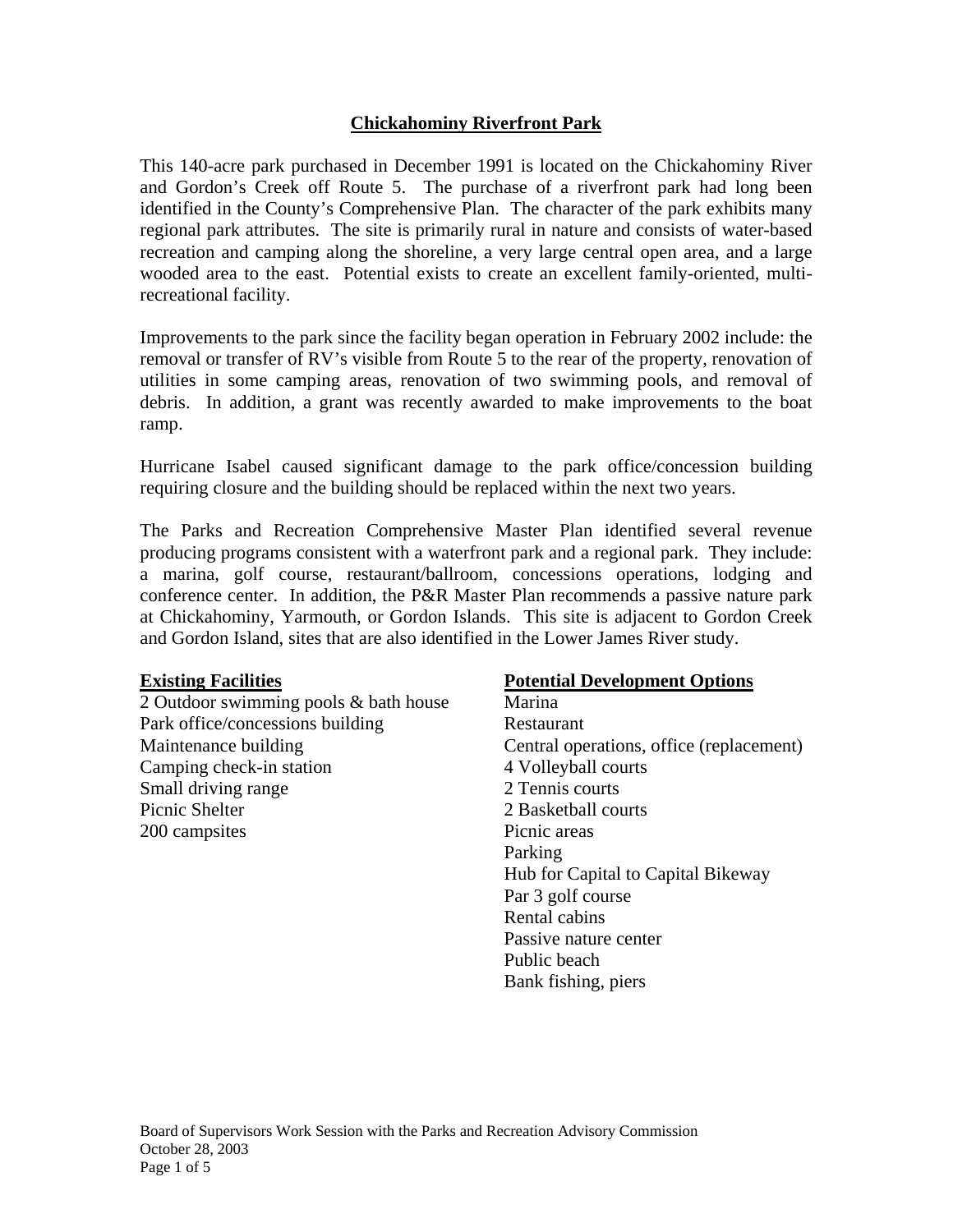# **District Park Sports Complex**

This 406-acre park, located at 5700 Warhill Trail off Longhill Road, was purchased in 1995. The initial master plan approved by the Board in 1997 concentrated recreational development efforts on approximately 115 acres. The master plan was updated in 2003 to program future sports complex areas on the entire 406 acres and will be forwarded to the Planning Commission and Board of Supervisors for consideration at a later date. The site is characterized as wooded with rolling terrain, streams, and ponds surrounded by existing and projected residential communities.

The Park is divided into distinct sport complexes, each with parking and concessions. Phase I, completed in 2000, included an entrance road, intersection improvements, a 1 mile paved multiuse path, and stormwater management ponds. In 2001, a public/private partnership developed the Williamsburg Indoor Sports Complex (WISC).

# **Existing Facilities**

Baseball Complex 3 Lighted Little League 200' fields 1 Majors 350' field 4 Tee ball/multiuse field Concession/restroom building 222 Parking spaces

Soccer Complex 4 Soccer fields Concession/restroom building 132 Parking spaces

# **Potential Development Options**

Baseball Complex 1 Lighted Minors field Overflow parking Playground Multiuse path

Soccer Complex 4 Soccer fields 132 Parking spaces Multiuse path

Softball Complex 4 Softball Fields 222 Parking spaces Multiuse path

### Stadium

Competition football/soccer field Track and Field facilities 600 Parking spaces Stadium with 2,000 seats

Maintenance Compound 1-acre compound, ½-acre fenced Maintenance and storage building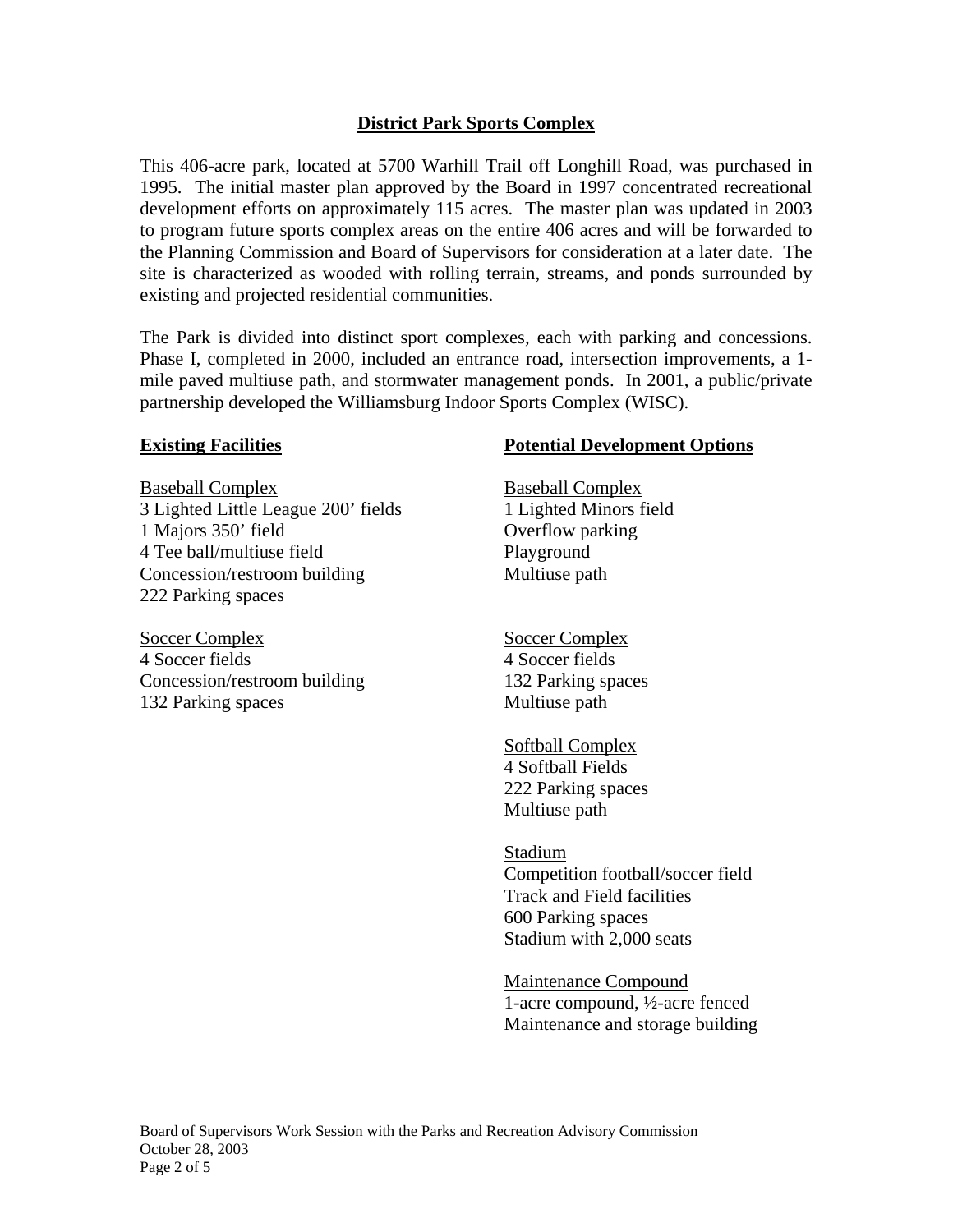#### District Park Sports Complex – continued

Park operations building, restrooms 15 Parking spaces

Multiuse Practice Field Complex 6 Lighted multiuse practice fields 2 Lighted synthetic turf practice fields Concession/restroom building 400 Parking spaces

# Lacrosse/Field Hockey Complex

2 Multiuse fields One lighted competition field 500 seat stadium 225 Parking spaces

Two Picnic Areas Picnic shelters Restrooms Passive recreation areas, open meadows Volleyball courts Fishing piers Parking areas

Indoor/Outdoor Basketball Facility Public/private partnership with AAU

**Greenways** Paved multiuse path connection to Freedom Park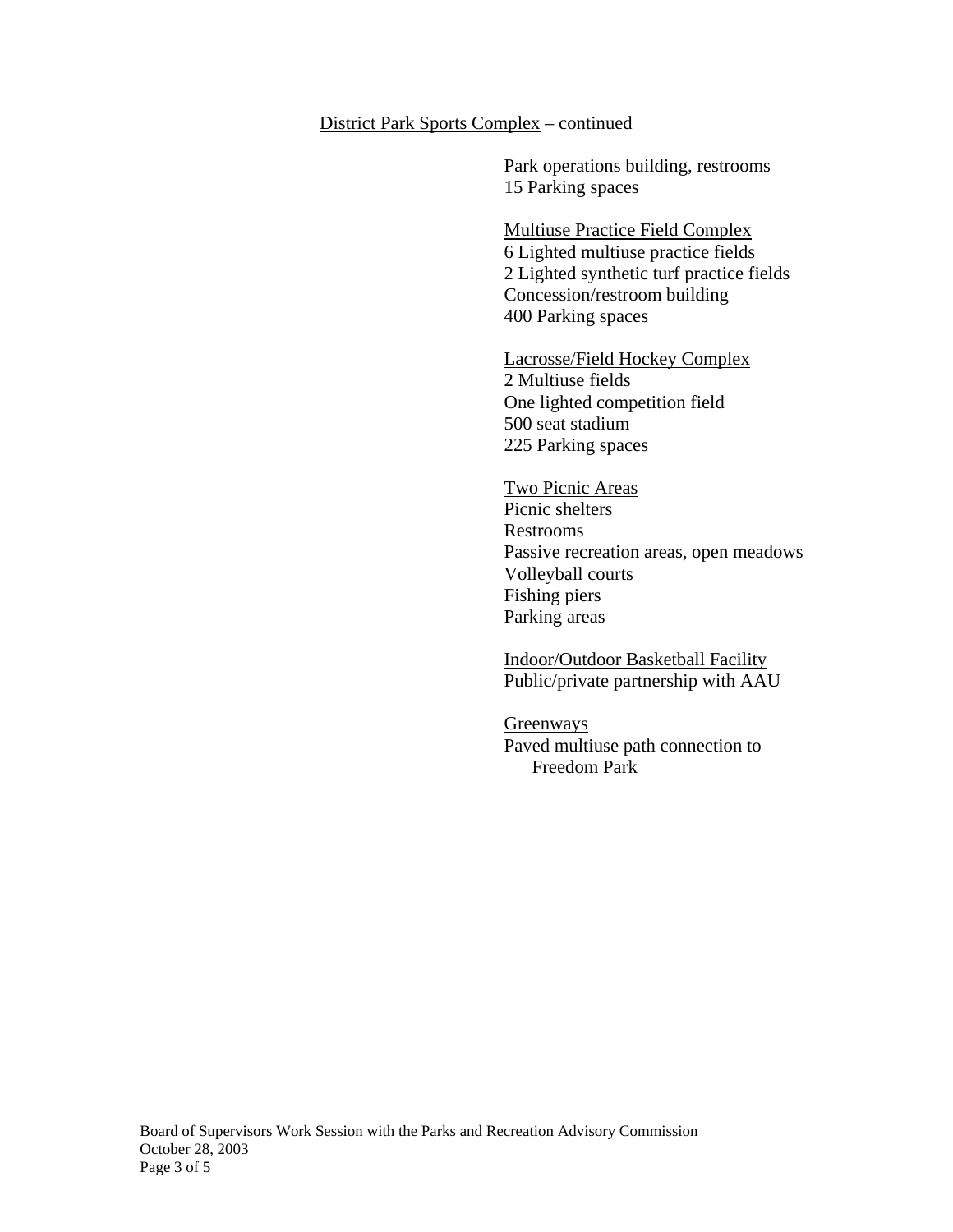# **Freedom Park**

This 676-acre district park, known as the Hotwater/Cole tract, was purchased in 1994 through a bond referendum and opened to the public in 2002. It is located at the intersection of Longhill and Centerville Roads outside the Primary Service Area and is characterized as rural with dense forests, wetlands, Colby Swamp, and some wideranging topography. Three culturally significant events on site create interesting opportunities for historical interpretation and programming: a  $17<sup>th</sup>$  century domicile (1680-1730), the Revolutionary War Battle of Spencer's Ordinary (June 26, 1781), and the First Free Black Settlement (1803). There is currently an on-going archaeological dig on the  $17<sup>th</sup>$  century site.

Open meadow Special events area Wildflower meadows 3 Basketball courts

# **Existing Facilities Potential Development Options**

1-mile entrance road Historical programs, interpretation, and Parking spaces (33) parking for three historical sites 5-mile mountain bike trail Park office, meeting room, storage, information area, restrooms 1.5-mile hiking trail Picnic areas and playgrounds 2 Tennis courts 4 Volleyball courts Outdoor pool with spray park 1 mile loop road Lake Aquatic recreation area Amphitheater Environmental education center Dog park Equestrian area and trails More hiking and bike trails